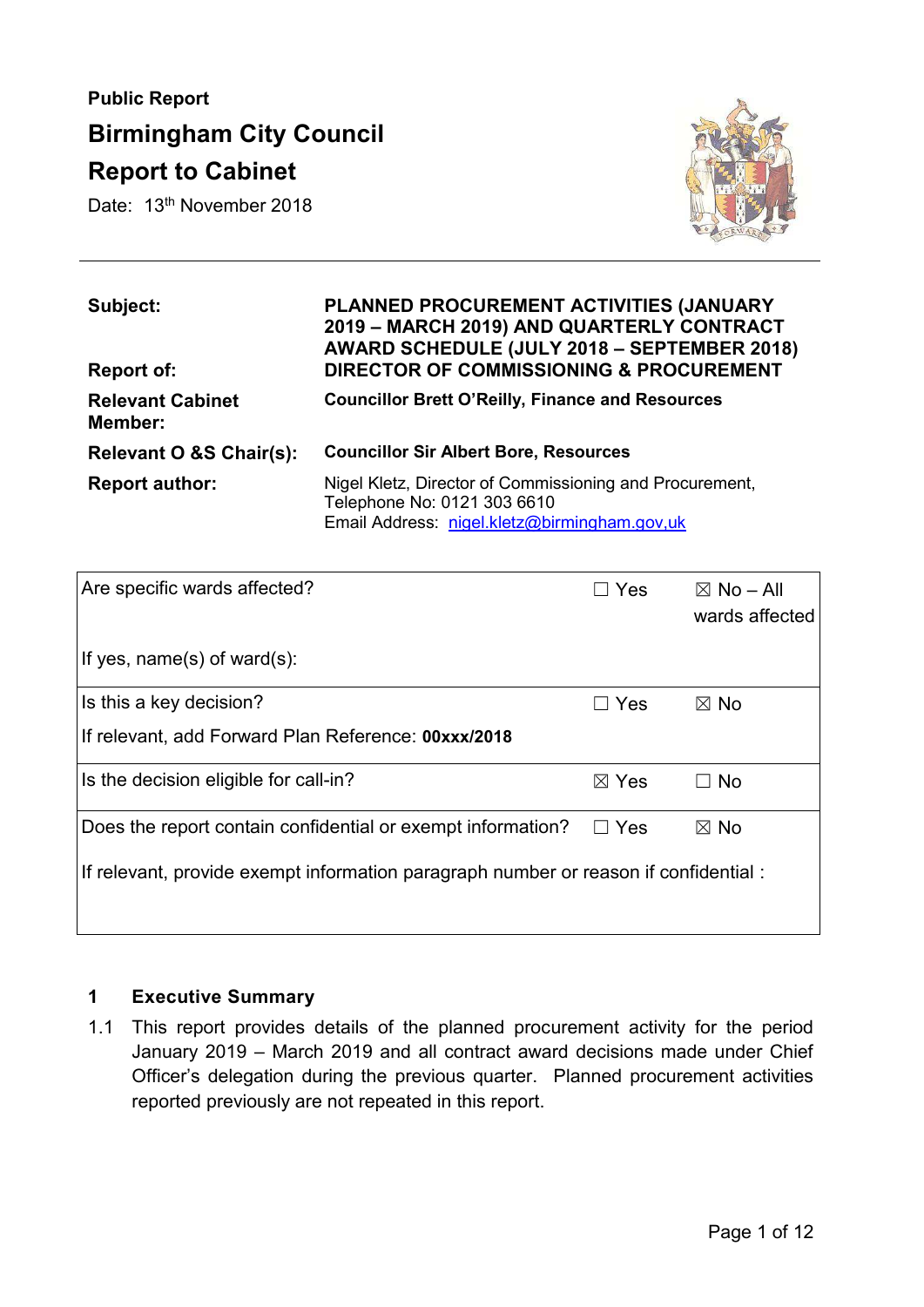#### **2 Recommendations**

That Cabinet

- 2.1 Notes the planned procurement activities under chief officer delegations set out in the Constitution for the period January 2019 – March 2019 as detailed in Appendix 1.
- 2.2 Notes the contract award decisions made under Chief Officers delegation during the period July 2018 – September 2018 as detailed in Appendix 3.

## **3 Background**

- 3.1 At the 1 March 2016 meeting of Council changes to procurement governance were agreed which gives Chief Officers the delegated authority to approve procurement contracts up to the value of £10m over the life of the contract. Where it is likely that the award of a contract will result in staff employed by the Council transferring to the successful contract under TUPE, the contract award decision has to be made by Cabinet.
- 3.2 In line with the Procurement Governance Arrangements that form part of the Council's Constitution, this report acts as the process to consult with and take soundings from Cabinet Members and the Resources Overview & Scrutiny Committee.
- 3.3 This report sets out the planned procurement activity over the next few months where the contract value is between the EU threshold (£181,302) and £10m. This will give members visibility of all procurement activity within these thresholds and the opportunity to identify whether any procurement reports should be brought to Cabinet for approval even though they are below the £10m delegation threshold.
- 3.4 It should be noted that the EU threshold has changed from £164,176 to £181,302 and will apply from 1<sup>st</sup> January 2018 for a period of 2 years.
- 3.5 Individual procurements may be referred to Cabinet for an executive decision at the request of Cabinet, a Cabinet Member or the Chair of Resources Overview & Scrutiny Committee where there are sensitivities or requirements that necessitate a decision being made by Cabinet.
- 3.6 Procurements below £10m contract value that are not listed on this or subsequent monthly reports can only be delegated to Chief Officers if specific approval is sought from Cabinet. Procurements above £10m contract value will still require an individual report to Cabinet in order for the award decision to be delegated to Chief Officers if appropriate.
- 3.7 A briefing note with details for each item to be procured is listed in Appendix 2 . The financial information for each item is detailed in the Private Report.
- 3.8 Award decisions made under Chief Officers delegation during the period July 2018 – September 2018 is shown in Appendix 3 appended to the Private report. The financial information for each award is detailed in the Private Report..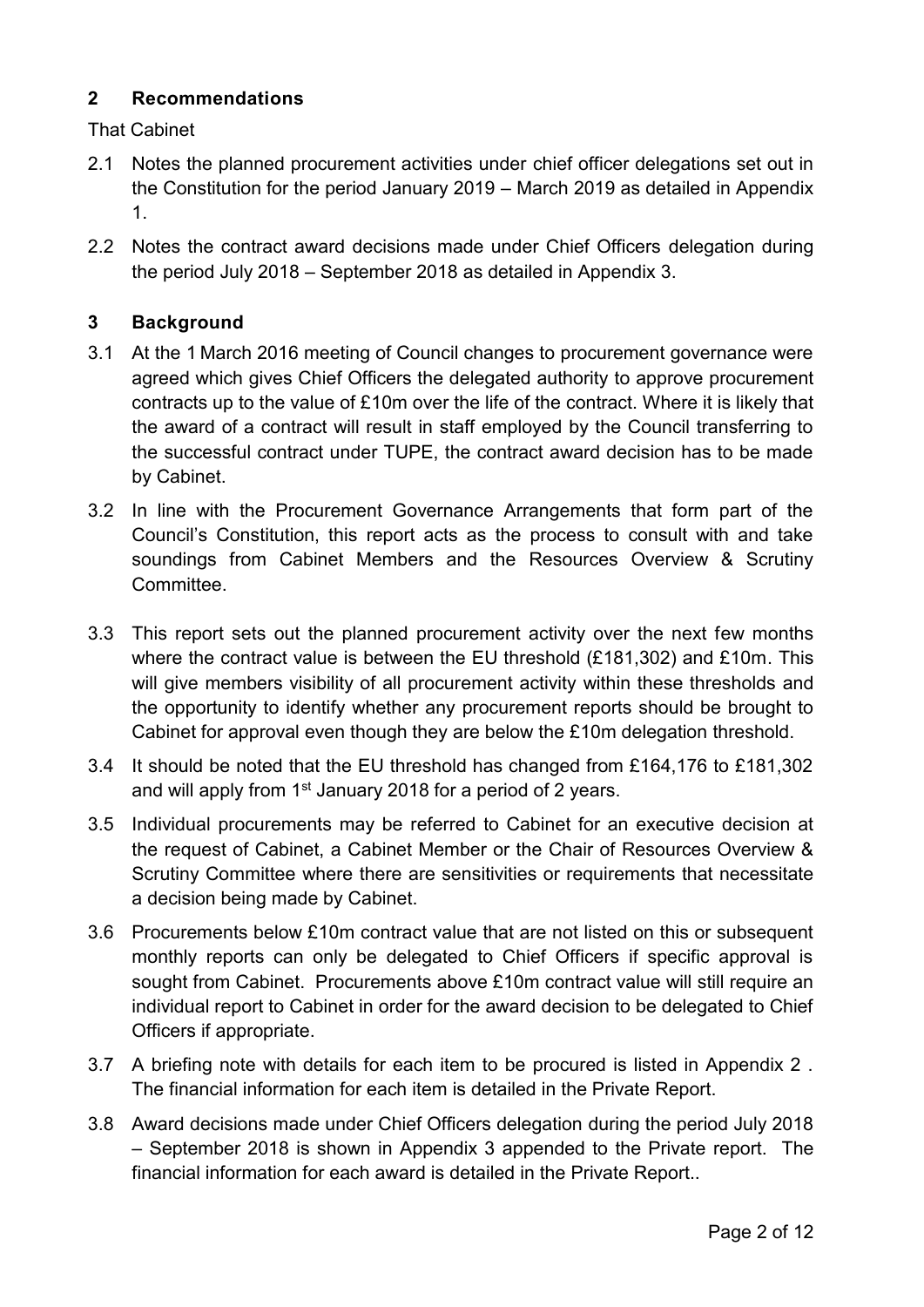## **4 Options considered and Recommended Proposal**

- 4.1 The report approved by Council Business Management Committee on 16 February 2016 set out the case for introducing this process. The alternative option is that individual procurements are referred to Cabinet for decision.
- 4.2 To enable Cabinet to identify whether any reports for procurement activities should be brought to this meeting for specific executive decision, otherwise they will be dealt with under Chief Officer delegations up to the value of £10m, unless TUPE applies to current Council staff.
- 4.3 To inform Cabinet of contract award decisions made under Chief Officers delegation during the period July 2018 – September 2018 as detailed in Appendix 3.

## **5 Consultation**

#### 5.1 Internal

This report to Cabinet is copied to Cabinet Support Officers and to Resources Overview & Scrutiny Committee and is the process for consulting with relevant Cabinet and Scrutiny members. At the point of submitting this report Cabinet Members/ Resources Overview & Scrutiny Committee Chair have not indicated that any of the planned procurement activity needs to be brought back to Cabinet for Executive decision.

5.2 External

None.

## **6 Risk Management**

6.1 Details of Risk Management, Community Cohesion and Equality Act requirements will be set out in the individual reports

## **7 Compliance Issues:**

## **7.1 How are the recommended decisions consistent with the City Council's priorities, plans and strategies?**

7.1.1 Details of how the contracts listed in Appendix 1 and Appendix 3 support relevant Council policies, plans or strategies, will be set out in the individual reports.

## **7.2 Legal Implications**

Details of all relevant implications will be included in individual reports.

## **7.3 Financial Implications**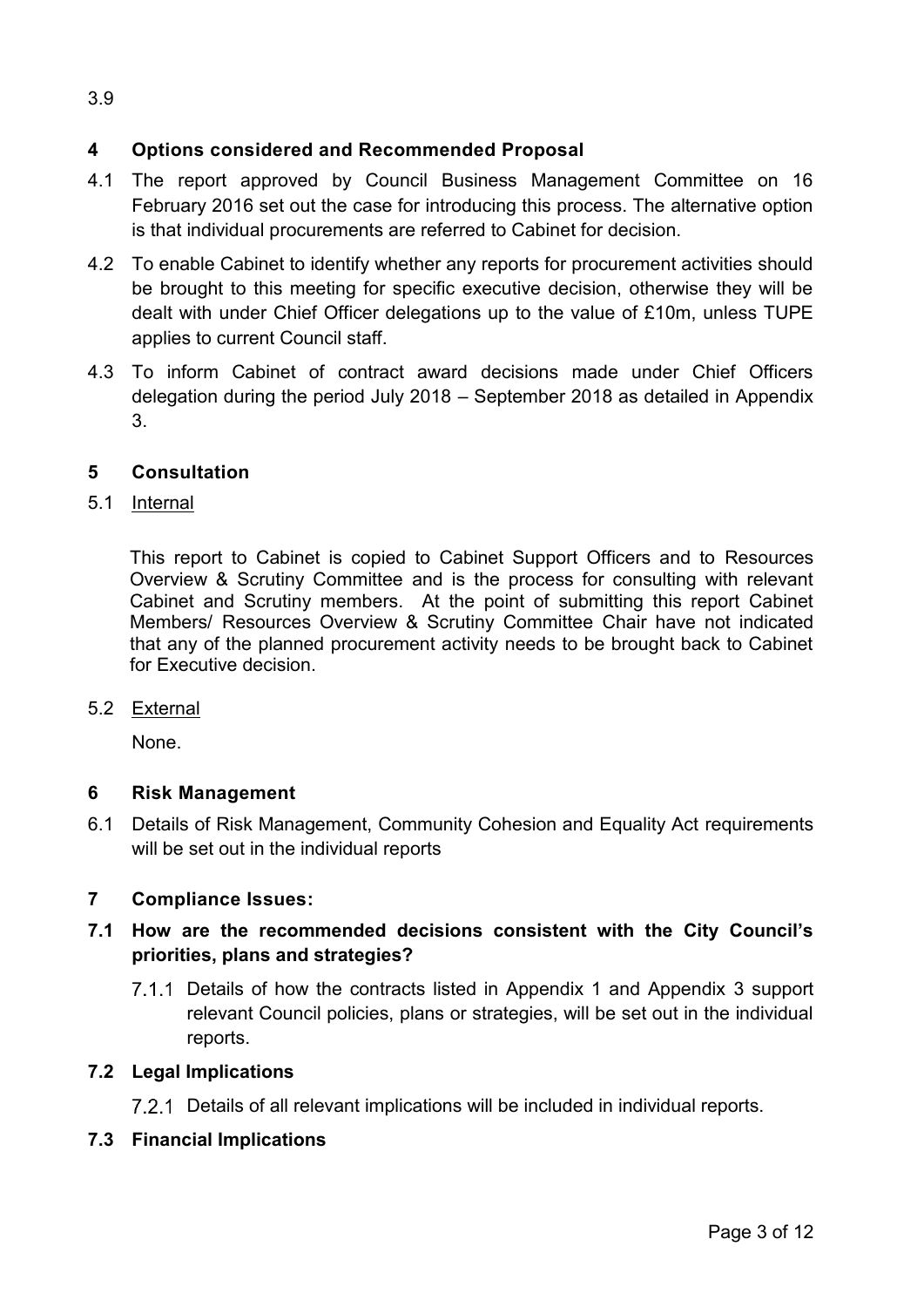7.3.1 Details of how decisions will be carried out within existing finances and resources will be set out in the individual reports.

#### **7.4 Procurement Implications (if required)**

 This is a procurement report and the implications are detailed in the appendices.

#### **7.5 Human Resources Implications (if required)**

7.5.1 None.

#### **7.6 Public Sector Equality Duty**

7.6.1 Details of Risk Management, Community Cohesion and Equality Act requirements will be set out in the individual reports.

#### **8 Background Documents**

- 8.1 List of Appendices accompanying this Report (if any):
	- 1. Appendix 1 Planned Procurement Activity January 2019 March 2019
	- 2. Appendix 2 Background Briefing Paper
	- 3. Appendix 3 Quarterly Award Schedule July 2018 September 2018
	- 4. Appendix 4 Contractors Awarded For Adult Specialist Training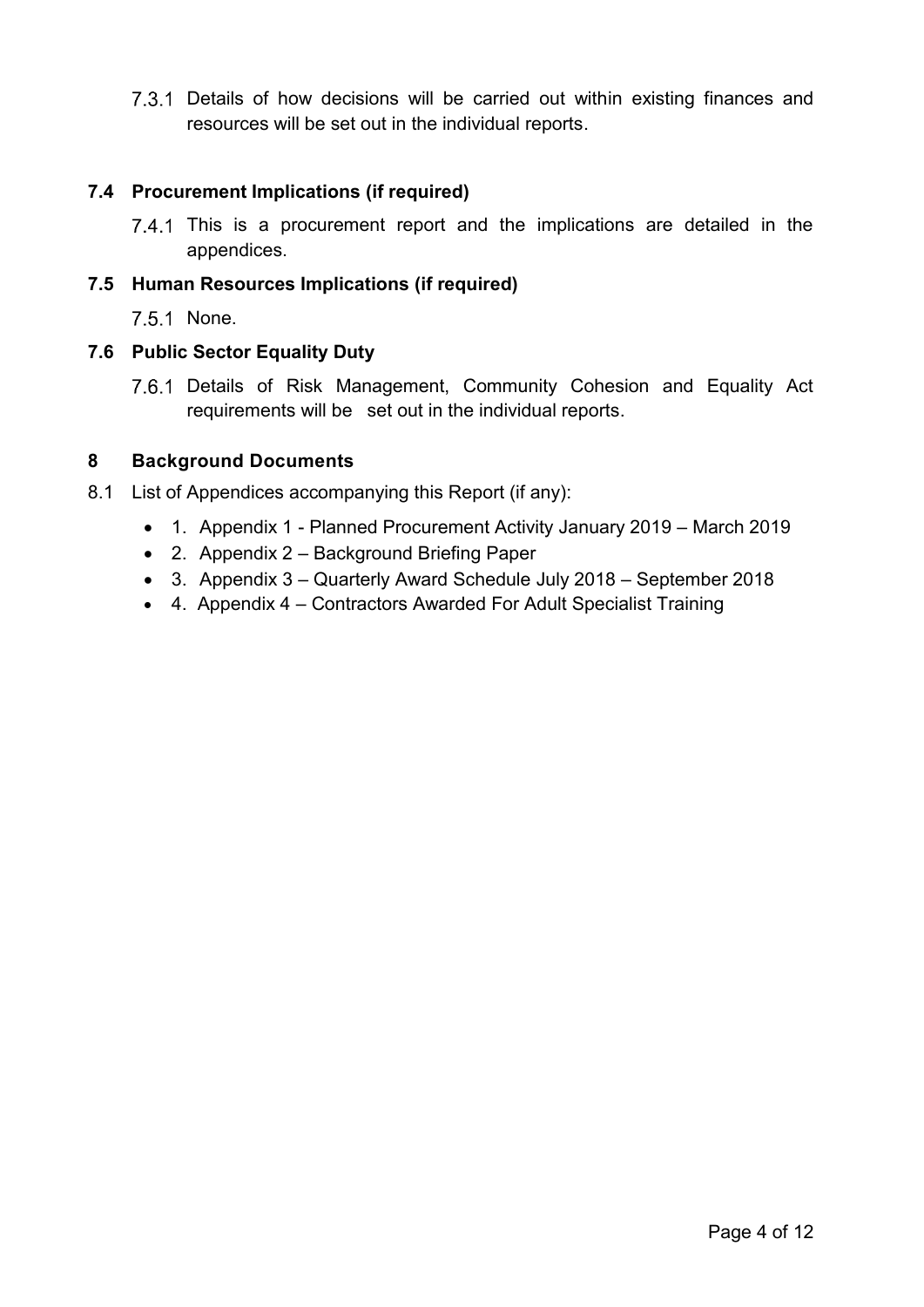#### **APPENDIX 1 – PLANNED PROCUREMENT ACTIVITIES (JANUARY 2019 – MARCH 2019)**

| <b>Type of</b><br><b>Report</b>   | <b>Title of Procurement</b>                                                                                         | <b>Ref</b> | <b>Brief Description</b>                                                                                                                                                                                                                                                                                  | <b>Contract</b><br><b>Duration</b> | <b>Directorate</b>                    | <b>Portfolio</b><br><b>Finance and</b><br><b>Resources</b><br><b>Plus</b> | <b>Finance</b><br><b>Officer</b> | <b>Contact Name</b>                                        | <b>Planned</b><br><b>CO</b><br><b>Decision</b><br><b>Date</b> |
|-----------------------------------|---------------------------------------------------------------------------------------------------------------------|------------|-----------------------------------------------------------------------------------------------------------------------------------------------------------------------------------------------------------------------------------------------------------------------------------------------------------|------------------------------------|---------------------------------------|---------------------------------------------------------------------------|----------------------------------|------------------------------------------------------------|---------------------------------------------------------------|
| Tender<br>(SCN)                   | Approval to Specialist Forensic Mental Health Residential<br>Step Down Rehabilitation Service                       | <b>TBC</b> | The service provides clients with a proactive, time limited and intensive<br>rehabilitation programme, which is flexible to meet individual's needs and<br>focuses upon assisting recovery from mental health.                                                                                            | 1 year, $4$<br>months              | <b>Adults Social</b><br>Care & Health | Health and<br>Social Care                                                 | Samanthal<br><b>Bloomfield</b>   | Chris<br>MacAdams                                          | 17/12/2018                                                    |
| Tender<br>Strategy                | Approval to Demolition of Various Buildings for the BMHT<br>Housing Clearance Programme                             | TBC        | The demolition of buildings at the following sites:<br><b>Heath House</b><br>Kings Norton Area 1<br>Kings Norton Areas 2 - 5<br><b>Barberry House</b><br><b>Burdock House</b><br>Lavender House<br><b>Heather House</b><br>• Alfred Road/Beach Road<br>• The Fordrough / Houldey Road<br>• Warstone Tower | Various                            | Economy                               | Homes and Guy Olivant<br>Neighbourhoods                                   |                                  | <b>Tina Rowlands</b><br>/ Charlie Short                    | 17/12/2018                                                    |
| Strategy /<br>Award               | Installation of Dropped Kerb Crossings                                                                              | <b>TBC</b> | The installation of dropped kerb crossings to provide access for light<br>vehicles into properties adjacent to the highway network.                                                                                                                                                                       | 1 year, 5 <br>months               | Economy                               | Transport and<br>Roads                                                    | Simon Phil                       | AnsellWoodhouse                                            | 17/12/2018                                                    |
| Approval to<br>Tender<br>Strategy | Employer's Agent Service to support the<br>delivery of 400 Modular Pod Housing Units<br><b>Across Various Sites</b> | <b>TBC</b> | An Employer's Agent service is required to provide full project<br>management services for the development of approximately 400 modular<br>(mod pods) housing units.                                                                                                                                      | 6 years                            | Economy                               | Neighbourhoods                                                            |                                  | Homes and Guy Olivant Mark English<br><b>Charlie Short</b> | 17/12/2018                                                    |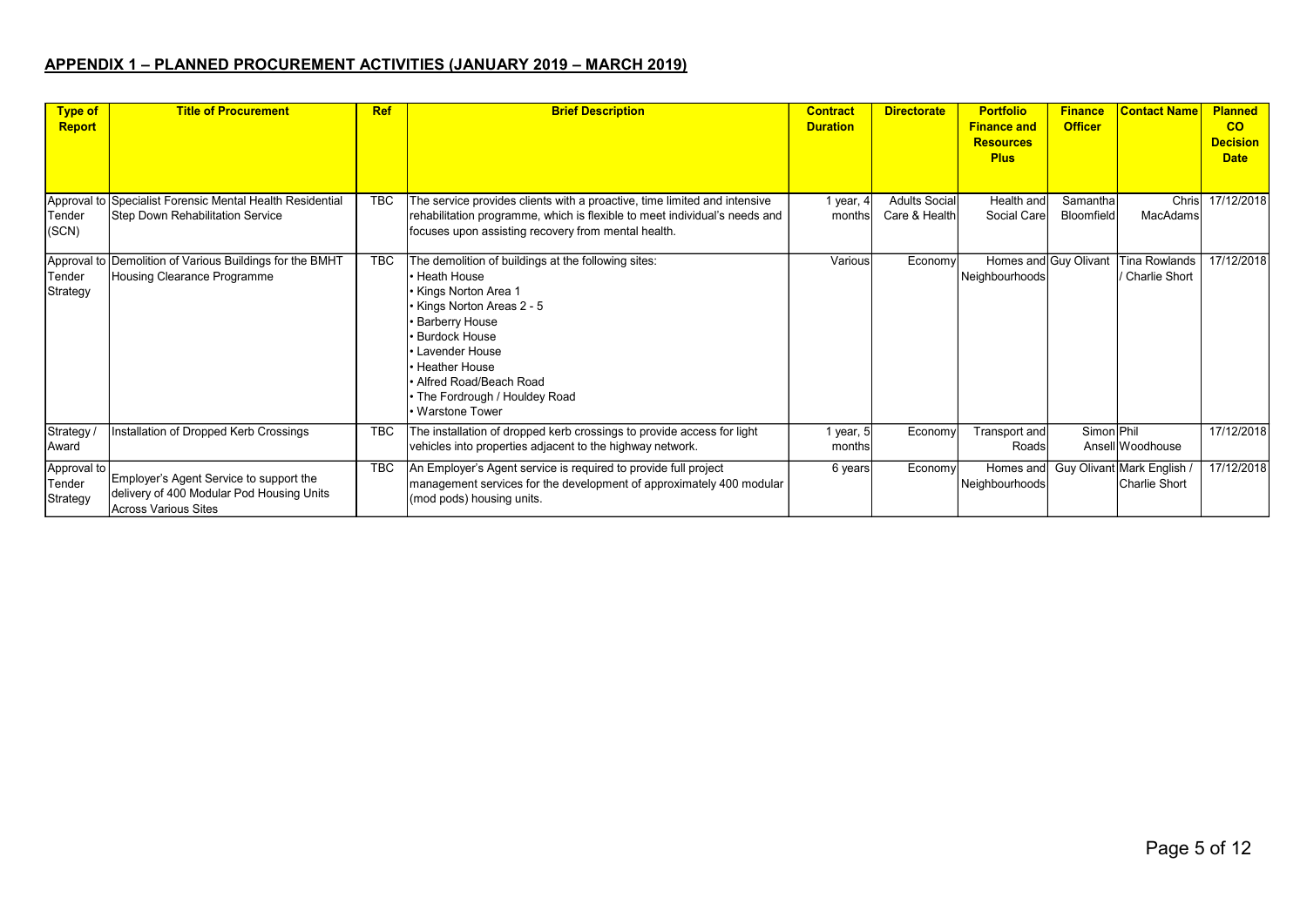#### **BRIEFING NOTE ON PLANNED PROCUREMENT ACTIVITIES CABINET – 13TH NOVEMBER 2018**

| <b>Title of Contract</b>                 | <b>Specialist Forensic Mental Health Residential Step Down</b>       |
|------------------------------------------|----------------------------------------------------------------------|
|                                          | <b>Rehabilitation Service</b>                                        |
| Briefly describe the service required    | A ten bed Specialist Forensic Mental Health Step Down                |
|                                          | Residential Rehabilitation Service unit for individuals with complex |
|                                          | needs who are ready to leave secure mental health units and are      |
|                                          | typically under restriction orders (Sections 37 and 41 Mental        |
|                                          | Health Act 2007) at 807 Pershore Road. The service will provide      |
|                                          | clients with a proactive, time limited and intensive rehabilitation  |
|                                          | programme, which is flexible to meet individual's needs and          |
|                                          | focuses upon assisting recovery from mental health. Clients will     |
|                                          | undergo an extensive programme before they are assessed as           |
|                                          | ready for independent accommodation within local communities.        |
|                                          | Assessments are referred to a joint selection panel between          |
|                                          | Birmingham Social Care and the NHS. There are two units where        |
|                                          | a very similar service is being provided by Birmingham MIND -        |
|                                          | one with a contract in place (Flint Green House for which the        |
|                                          | contract expires 28 April 2020) and one without a contract (807      |
|                                          | Pershore Road). There is a requirement to formalise the              |
|                                          | contractual relationship for 807 Pershore Rd.                        |
| Is the Council under a statutory duty to | Under the Mental Health Act 1983 as amended together with            |
| provide this service? If not what is the | associated legislation, statutory guidance and codes of practice,    |
| justification for providing it?          | the Local Authority has the power and the duty to deliver services   |
|                                          | to meet the mental health needs of citizens. Under the Care Act      |
|                                          | 2014 together with associated legislation and statutory guidance     |
|                                          | the authority has the duty to meet assessed eligible need for care   |
|                                          | and support. The service is included in the joint arrangements for   |
|                                          | Mental Health services under a Section 75 agreement between          |
|                                          | the Council and NHS Birmingham & Solihull CCG.                       |
| What are the existing arrangements? Is   | The contract with Birmingham Mind relating to the services           |
| there an existing contract? If so when   | provided at 807 Pershore Road expired in March 2008. Following       |
| does that expire?                        | expiry of the contract Birmingham Mind continued to provide the      |
|                                          | services on the same terms and conditions.                           |
| What is the proposed procurement         | To enter into single contract negotiations with the current          |
| route?                                   | provider. The Council and the NHS will review and reshape            |
|                                          | services with the Council leading on the re-procurement exercise     |
|                                          | ensuring new services are in place for 29 April 2020.                |
| Proposed start date and duration of the  | 1st December 2018 for a period of 1 year 4 months until 28 April     |
| new contract                             | 2020.                                                                |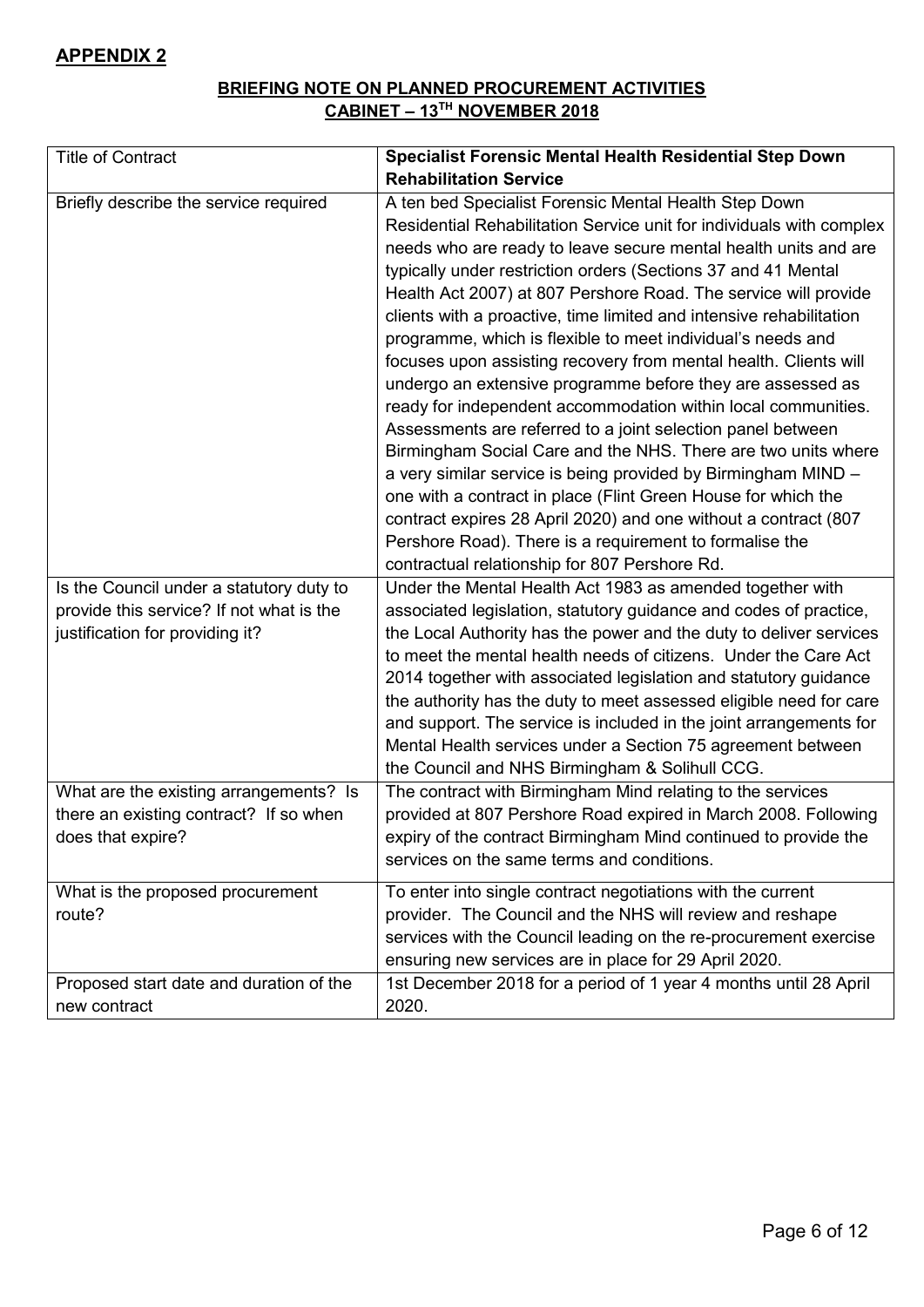| <b>Title of Contract</b>                                                                                                | Demolition of Various Buildings for the BMHT Housing                                                                                                                                                                                                                                                                                                                                                                                                                                                                                                                                                                                                                  |
|-------------------------------------------------------------------------------------------------------------------------|-----------------------------------------------------------------------------------------------------------------------------------------------------------------------------------------------------------------------------------------------------------------------------------------------------------------------------------------------------------------------------------------------------------------------------------------------------------------------------------------------------------------------------------------------------------------------------------------------------------------------------------------------------------------------|
|                                                                                                                         | <b>Clearance Programme</b>                                                                                                                                                                                                                                                                                                                                                                                                                                                                                                                                                                                                                                            |
| Briefly describe the service required                                                                                   | The demolition of buildings at the following sites were approved by<br>Cabinet in the Housing Clearance Programme report dated 14th<br>February 2017:<br><b>Heath House</b><br>Kings Norton Area 1<br>Kings Norton Areas 2 - 5<br><b>Barberry House</b><br><b>Burdock House</b><br>Lavender House<br><b>Heather House</b><br>Alfred Road/Beach Road<br>The Fordrough / Houldey Road – approved by Cabinet in the<br>Clearance of Properties at The Fordrough / Houldey Road report<br>dated 26th January 2016<br>• Warstone Tower - approved by Cabinet in the Council Housing<br>Asset Management Plan 2012-2017 report dated<br>26 <sup>th</sup><br>September 2011. |
| Is the Council under a statutory duty to<br>provide this service? If not what is the<br>justification for providing it? | There is not a statutory service to provide this service. However,<br>there is a requirement for the demolition of buildings prior to the<br>commencement of construction of replacement housing developed<br>by the BHMT programme.                                                                                                                                                                                                                                                                                                                                                                                                                                  |
| What are the existing arrangements? Is<br>there an existing contract? If so when<br>does that expire?                   | These are one-off contracts                                                                                                                                                                                                                                                                                                                                                                                                                                                                                                                                                                                                                                           |
| What is the proposed procurement route?                                                                                 | The route will be to carry out procurement processes for each<br>demolition managed by Acivico Building Consultancy Ltd advertised<br>on www.finditinbirmingham.com and Contracts Finder.                                                                                                                                                                                                                                                                                                                                                                                                                                                                             |
| Proposed start date and duration of the<br>new contract                                                                 | Various start dates.                                                                                                                                                                                                                                                                                                                                                                                                                                                                                                                                                                                                                                                  |

| <b>Title of Contract</b>                                                                                                | <b>Installation of Dropped Kerb Crossings</b>                                                                                                                                                                                                                                                                                                                                                                                                                                                              |
|-------------------------------------------------------------------------------------------------------------------------|------------------------------------------------------------------------------------------------------------------------------------------------------------------------------------------------------------------------------------------------------------------------------------------------------------------------------------------------------------------------------------------------------------------------------------------------------------------------------------------------------------|
| Briefly describe the service required                                                                                   | The installation of dropped kerb crossings to provide access for light<br>vehicles into properties adjacent to the highway network. A<br>competition exercise using the Highways and Infrastructure Works<br>Framework Agreement will be undertaken with the award up to a<br>maximum of 4 suppliers. Work will be allocated in packages of<br>£50,000 to the first ranked supplier. If this supplier does not have the<br>capacity, the work will be offered to the next ranked supplier and so<br>forth. |
| Is the Council under a statutory duty to<br>provide this service? If not what is the<br>justification for providing it? | There is no statutory duty for these works to be delivered. However,<br>the Council offers the service to residents in accordance with S184 of<br>the Highways Act 1980 and ensure integrity of the highway asset and<br>traffic service.                                                                                                                                                                                                                                                                  |
| What are the existing arrangements? Is<br>there an existing contract? If so when<br>does that expire?                   | The previous contract that was awarded under Chief Officer<br>delegated authority expires on 30 <sup>th</sup> November 2018.                                                                                                                                                                                                                                                                                                                                                                               |
| What is the proposed procurement route?                                                                                 | It is proposed that a competition exercise will be undertaken using<br>the Council's Highways and Infrastructure Works Framework<br>Agreement.                                                                                                                                                                                                                                                                                                                                                             |
| Proposed start date and duration of the<br>new contract                                                                 | Proposed start date is December 2018 for a period of 17<br>months. This period is to enable the requirement to be included as a<br>lot within the future Highways & Infrastructure Works framework<br>agreement that is due to commence in May 2020                                                                                                                                                                                                                                                        |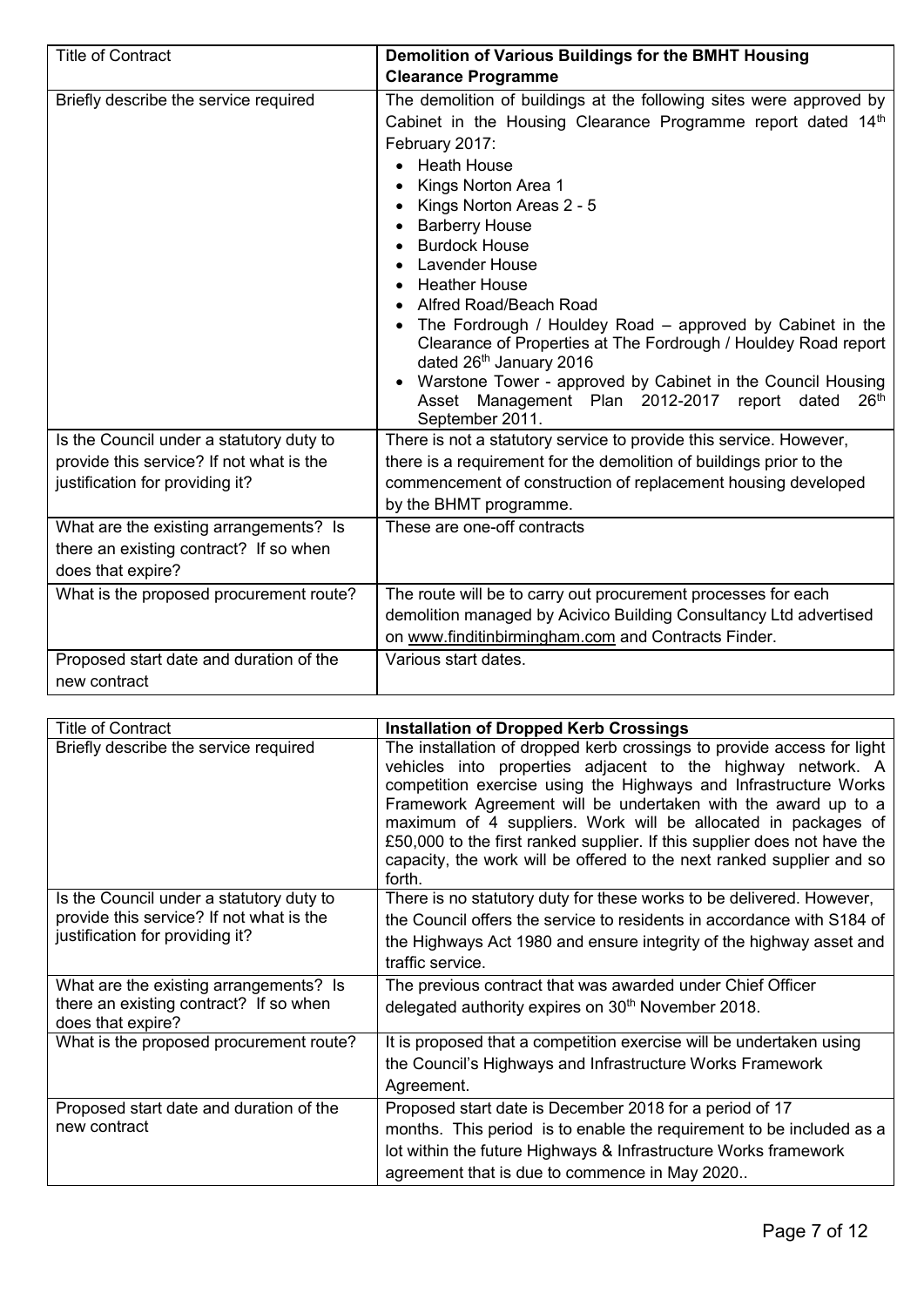| <b>Title of Contract</b>                                                                              | Employer's Agent Service to support the delivery of 400                                                                                                                                                                                                                                                                                                                                                                                                                                                                     |
|-------------------------------------------------------------------------------------------------------|-----------------------------------------------------------------------------------------------------------------------------------------------------------------------------------------------------------------------------------------------------------------------------------------------------------------------------------------------------------------------------------------------------------------------------------------------------------------------------------------------------------------------------|
|                                                                                                       | <b>Modular Housing Units Across Various Sites</b>                                                                                                                                                                                                                                                                                                                                                                                                                                                                           |
| Briefly describe the service required                                                                 | An Employer's Agent service is required to provide full project<br>management services for the development of approximately<br>400 modular (mod pods) housing units. The services to be<br>provided by the Employer Agent will include:<br><b>Employer's Agent Services</b><br><b>Quantity Surveying</b><br><b>Engineering Services</b><br><b>Principal Designer</b><br>Party Wall Surveying<br><b>Clerk of Works</b><br>Programme Management<br><b>Project Management</b><br>Liaison between the Council and contractor(s) |
| Is the Council under a statutory duty to                                                              | There is not a statutory service to provide this service. However,                                                                                                                                                                                                                                                                                                                                                                                                                                                          |
| provide this service? If not what is the<br>justification for providing it?                           | external professional services, not available in-house, are required<br>to support the development of housing at the various sites.                                                                                                                                                                                                                                                                                                                                                                                         |
| What are the existing arrangements? Is<br>there an existing contract? If so when<br>does that expire? | There is currently a framework for the provision of Employer Agent<br>Services to support the Council's Housing programme to 2020.<br>The allocation of properties has reached the maximum value and<br>therefore no further allocations can be made to the suppliers on<br>the framework.                                                                                                                                                                                                                                  |
| What is the proposed procurement<br>route?                                                            | A full OJEU procurement process is to be completed using the<br>open route.                                                                                                                                                                                                                                                                                                                                                                                                                                                 |
| Proposed start date and duration of the<br>new contract                                               | The proposed start date is February 2019 for a maximum duration<br>of 6 years.                                                                                                                                                                                                                                                                                                                                                                                                                                              |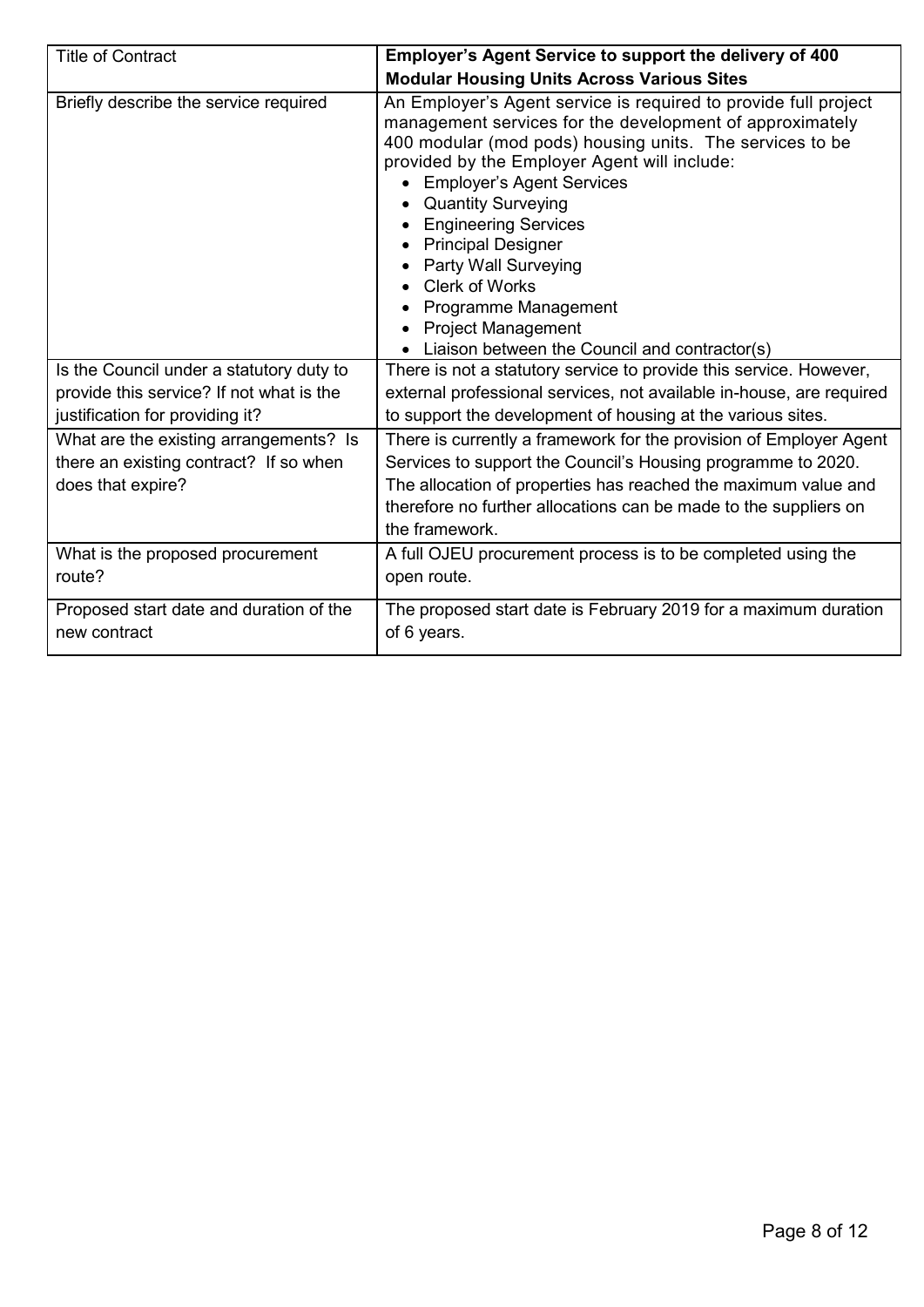## **APPENDIX 3 – QUARTERLY CONTRACT AWARD SCHEDULE (JULY 2018 – SEPTEMBER 2018)**

| <b>Type of</b>     | <b>Title of Procurement</b>                 | <b>Ref</b> | <b>Brief Description</b>                                                                                                                         | <b>Contract</b> | <b>Directorate</b>   | <b>Portfolio</b>                         | <b>Finance</b> | <b>Contact Name</b> | <b>Comments</b>                                                                                                                       | <b>Contractor(s) Awarded to</b>                    | <b>Chief Officer Actual Go</b> |                         |
|--------------------|---------------------------------------------|------------|--------------------------------------------------------------------------------------------------------------------------------------------------|-----------------|----------------------|------------------------------------------|----------------|---------------------|---------------------------------------------------------------------------------------------------------------------------------------|----------------------------------------------------|--------------------------------|-------------------------|
| <b>Report</b>      |                                             |            |                                                                                                                                                  | <b>Duration</b> |                      | <b>Finance and</b><br><b>Resources</b>   | <b>Officer</b> |                     | - including any request from Cabinet Members for more<br>details                                                                      |                                                    |                                | Live date               |
|                    |                                             |            |                                                                                                                                                  |                 |                      |                                          |                |                     |                                                                                                                                       |                                                    |                                |                         |
| Delegated          | Provision of School Improvement Services    | P0431      | The Council commissions school improvement services to raise standards                                                                           | 1 year plus 1   | Children and         | Children, Families                       | Anil Nayya     |                     | Julie Young / Presented to Cabinet for info 14/11/2017. Approval to                                                                   | Birmingham Education Partnership                   |                                | Nigl Kletz / 01/09/2018 |
| Contract           |                                             |            | in schools and to improve outcomes for all children and young people in                                                                          | vear option to  | Young People         | and Schools                              |                |                     | Debbie Husler Tender Strategy Report signed 26/01/2018 and delegated the                                                              |                                                    | Colir                          |                         |
| Award              |                                             |            | the city. The service will extend across statutory school age provision and<br>include a focus on improving outcomes for vulnerable populations. | extend          |                      |                                          |                |                     | award to CO. Delegated Award Report signed 27/06/2018.                                                                                |                                                    | Diamond                        |                         |
| Delegated          | The Provision of a Birmingham Car Club      |            | P0313 To establish a car club service in Birmingham from all available car club                                                                  | 3 years plus 2  | Economy              | Transport and Simon Ansel                |                |                     | Naomi Cabinet approved the Procurement Strategy by Cabinet                                                                            | Co-Wheels Car Club Community Interest Company      |                                | Waheed 09/07/2018       |
| Contract           | Service                                     |            | bay locations on the highway, allowing for expansion fo existing car club                                                                        | ears option to  |                      | Roads                                    |                |                     | Coleman / Member for Transport and Roads and Cabinet Member for                                                                       |                                                    | Nazir / Nige                   |                         |
| Award              |                                             |            | provision.                                                                                                                                       | extend          |                      |                                          |                |                     | David Value for Money and Efficiency, Jointly with the Corporate                                                                      |                                                    | Kletz                          |                         |
|                    |                                             |            |                                                                                                                                                  |                 |                      |                                          |                |                     | Waddington Director of Economy on 31/10/2017 and delegated the award                                                                  |                                                    |                                |                         |
|                    |                                             |            |                                                                                                                                                  |                 |                      |                                          |                |                     | to CO. Delegated Contract Award Report signed 03/07/2018.                                                                             |                                                    |                                |                         |
| Strategy           | Supplier Reconciliation Audit               |            | P0430 The Council requires an organisation to provide a retrospective                                                                            | 2 years plus    | Strategio            | Deputy Leader                            | Thoma:         |                     | Jas Claire Presented to Cabinet for info 06/03/2018. Strategy / Award                                                                 | Meridian Cost Benefit Limited / t/a Recovery Audit | Nigel Kletz / 23/07/2018       |                         |
| Award              |                                             |            | reconciliation audit of core spend and supplier transactions to identify and                                                                     | option to       | Services             |                                          | Myers          |                     | Report signed 12/07/2018.                                                                                                             |                                                    | Clive Heaph                    |                         |
|                    |                                             |            | recover any supplier overpayments, overcharges or missed opportunities                                                                           | extend for a    |                      |                                          |                |                     |                                                                                                                                       |                                                    |                                |                         |
|                    |                                             |            | (discounts, rebates, unrecovered VAT etc.) from its suppliers.                                                                                   | further 2 years |                      |                                          |                |                     |                                                                                                                                       |                                                    |                                |                         |
| Strategy           | Tame Valley Viaduct Phase 2- Professional   | TBC        | Engineering professional services for Phase 2 of the A38(M) Tame Valley                                                                          | 2 years         | Economy              | <b>Transport and Simon Ansell</b>        |                |                     | Charlie Short / Presented to Cabinet for info 17/04/2018. Strategy / Award                                                            | <b>Atkins Limited</b>                              |                                | Waheed 02/07/2018       |
| Award              | Services                                    |            | Viaduct project, to enable the completion of the outstanding design                                                                              |                 |                      | Roads                                    |                |                     | Kamyar Report signed 20/07/2018.                                                                                                      |                                                    | Nazir / Nigel                  |                         |
|                    |                                             |            | refinements, assessments, investigatory works, surveys and stakeholder                                                                           |                 |                      |                                          |                | Tavassol            |                                                                                                                                       |                                                    | Kletz                          |                         |
|                    |                                             |            | liaison including obtaining the required approvals from Network Rail and                                                                         |                 |                      |                                          |                |                     |                                                                                                                                       |                                                    |                                |                         |
|                    |                                             |            | other statutory organisations.                                                                                                                   |                 |                      |                                          |                |                     |                                                                                                                                       |                                                    |                                |                         |
| Strategy<br>Award  | Clean Air Zone Programme Management         | TBC        | The service required is for the continuation of programme management<br>services to oversee the implementation of a Clean Air Zone in            | 8 months        | Econom               | <b>Transport and Simon Anse</b><br>Roads |                |                     | David Harris Presented to Cabinet for info 15/05/2018. Strategy / Award                                                               | <b>Furner &amp; Townsend Limited</b>               | Nazir / Nigel                  | Waheed 23/07/2018       |
|                    |                                             |            | Birmingham.                                                                                                                                      |                 |                      |                                          |                |                     | Report signed 24/07/2018.                                                                                                             |                                                    | Kletz                          |                         |
| Strategy           | District Engineering and Highway Design     |            | P0337 District engineering and highway design service.                                                                                           | 3 years,        | Econom               | Transport and Simon Anse                 |                |                     | Alan Porter / Presented to Cabinet for info 22/03/2016. Strategy / Award                                                              | <b>Canwell Limited</b>                             |                                | Waheed 30/07/2018       |
| Award              | Service                                     |            |                                                                                                                                                  | months          |                      | Roads                                    |                |                     | Jas Claire Report signed 24/07/2018.                                                                                                  |                                                    | Nazir / Nigel                  |                         |
|                    |                                             |            |                                                                                                                                                  |                 |                      |                                          |                |                     |                                                                                                                                       |                                                    | Kletz                          |                         |
| Delegated          | School Health Advisory Service              |            | C0153 Provision of School Health Advisory Service.                                                                                               | 1 year,         | <b>Adults Socia</b>  | Health and Socia                         | Peter          | Sarah Feelev        | / Cabinet Members for Commissioning, Contracting and                                                                                  | Birmingham Community Healthcare NHS Foundation     | Nigel Kletz                    | 01/08/2018              |
| Extension<br>Award |                                             |            |                                                                                                                                                  |                 | months Care & Health | Care                                     |                |                     | Woodall Dennis Wilkes Improvement jointly with Strategic Director of People<br>approved the Procurement Strategy Report on 16/12/2015 | Frust (BCHFT)                                      | <b>Graeme Betts</b>            |                         |
|                    |                                             |            |                                                                                                                                                  |                 |                      |                                          |                |                     | with the option to extend for a further 2 years. Delegated                                                                            |                                                    |                                |                         |
|                    |                                             |            |                                                                                                                                                  |                 |                      |                                          |                |                     | Extension Award Report signed 23/01/2018. Delegated                                                                                   |                                                    |                                |                         |
|                    |                                             |            |                                                                                                                                                  |                 |                      |                                          |                |                     | Extension Award Report signed 27/07/2018.                                                                                             |                                                    |                                |                         |
|                    |                                             |            |                                                                                                                                                  |                 |                      |                                          |                |                     |                                                                                                                                       |                                                    |                                |                         |
| Delegated          | Birmingham Adult Education Service Training |            | P0219R Training for young learners aged 16-18 years and adults funded by the                                                                     | 3 years         | Place                | Education, Skills &                      | Parmjee        |                     | Marie Hadley Presented to Cabinet for info 27/06/2017. Approval to Tender Please refer to Appendix 3 in the Public Report.            |                                                    | Nigel Kletz                    | 17/09/2018              |
| Contract           | Providers                                   |            | Skills Funding Agency (SFA). The framework agreement will cover                                                                                  |                 |                      | Culture                                  | Jassa          |                     | Strategy signed 09/01/2018 And delegated the award to CO.                                                                             |                                                    | Jacqu                          |                         |
| Award              |                                             |            | following types of training:                                                                                                                     |                 |                      |                                          |                |                     | Delegated Contract Award Report signed 12/09/2018.                                                                                    |                                                    | Kennedy                        |                         |
|                    |                                             |            | Lot 1 Career Information, Advice and Guidance<br>Lot 2 16-18 Study Programmes and Traineeships                                                   |                 |                      |                                          |                |                     |                                                                                                                                       |                                                    |                                |                         |
|                    |                                             |            | • Lot 3 19+ Classroom based provision; including non-regulated provision                                                                         |                 |                      |                                          |                |                     |                                                                                                                                       |                                                    |                                |                         |
|                    |                                             |            | Lot 4 19+ Traineeships and pre-employment training.                                                                                              |                 |                      |                                          |                |                     |                                                                                                                                       |                                                    |                                |                         |
|                    |                                             |            |                                                                                                                                                  |                 |                      |                                          |                |                     |                                                                                                                                       |                                                    |                                |                         |
|                    |                                             |            |                                                                                                                                                  |                 |                      |                                          |                |                     |                                                                                                                                       |                                                    |                                |                         |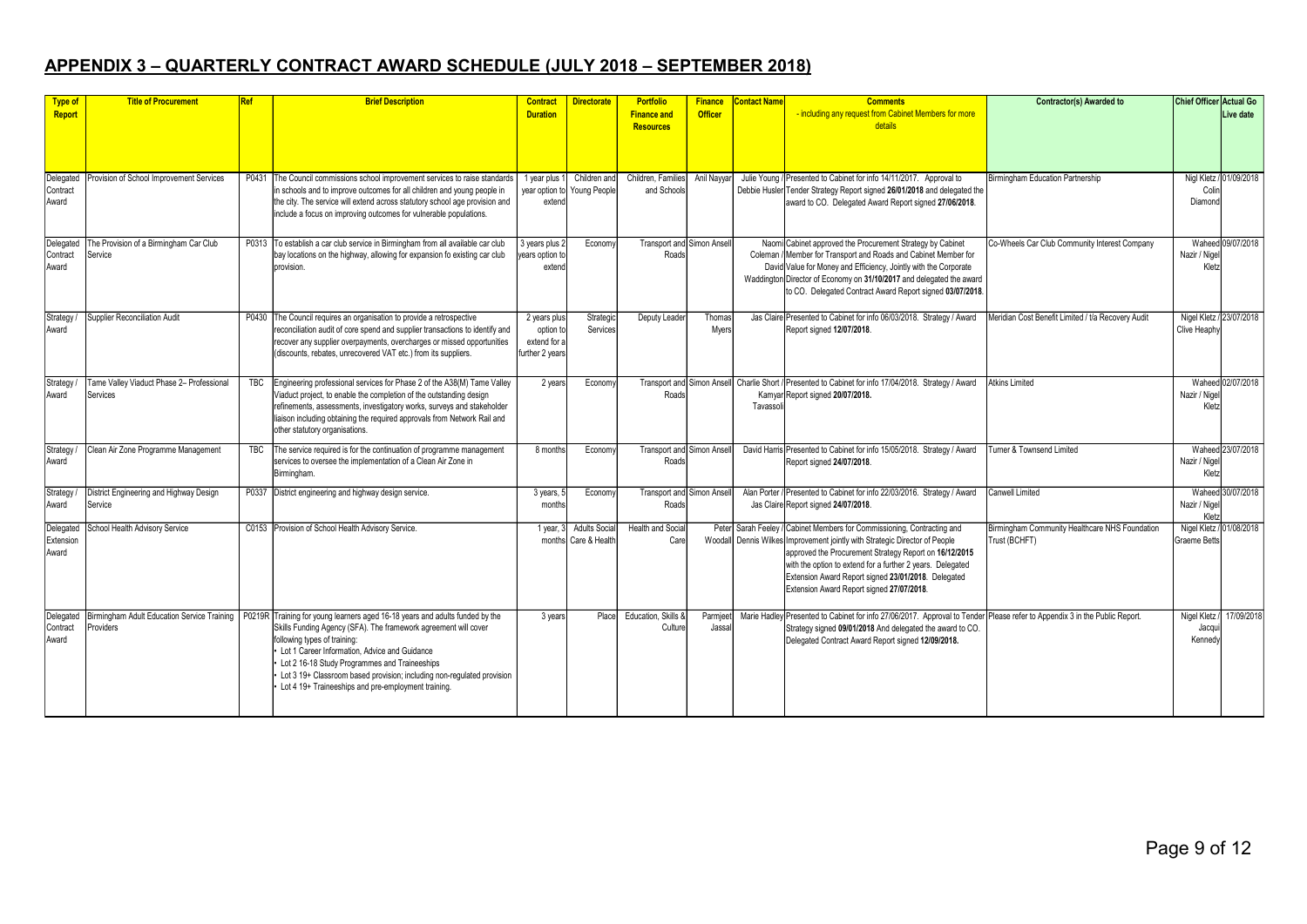#### **CONTRACTORS AWARDED FOR ADULT SPECIALIST TRAINING**

#### **LOT 1A - 16 -18 Study Programmes - Opportunities under £100,000**

Advanced Personnel Management Group (UK) Limited

Birmingham Independent College Ltd

Solvo Vir Ltd

#### **LOT 1B - 16 -18 Study Programmes - Opportunities £100,000+**

Advanced Personnel Management Group (UK) Limited

Polino UK Ltd

Solvo Vir Ltd

#### **LOT 2A - 19+ Career Information, Advice and Guidance (IAG) – Opportunities under £100,000**

| Advanced Personnel Management Group (UK) Limited |
|--------------------------------------------------|
| Ashley Community & Housing LTD                   |
| Birmingham Metropolitan College                  |
| <b>Compass Support</b>                           |
| <b>Enterkey Training Ltd</b>                     |
| Go Train Limited                                 |
| <b>Kingstanding Regeneration Trust</b>           |
| <b>Matrix Solutions International</b>            |
| People Plus Group Ltd                            |
| Phoenix Training Services (Midlands) Ltd         |
| <b>Prima Consultancy</b>                         |
| The Intraining Group                             |
| <b>Transworld Publications Services Limited</b>  |
| <b>UK Curriculum and Accreditation</b>           |
| <b>Witton Lodge Community Association</b>        |
|                                                  |

#### **LOT 2B - 19+ Career Information, Advice and Guidance (IAG) – Opportunities £100,000+**

Advanced Personnel Management Group (UK) Limited

Ashley Community & Housing LTD

Aspects Care Ltd

Birmingham Metropolitan College

Enterkey Training Ltd

Go Train Limited

Matrix Solutions International

People Plus Group Ltd

Phoenix Training Services (Midlands) Ltd

The Intraining Group Ltd

UK Curriculum and Accreditation

Witton Lodge Community Association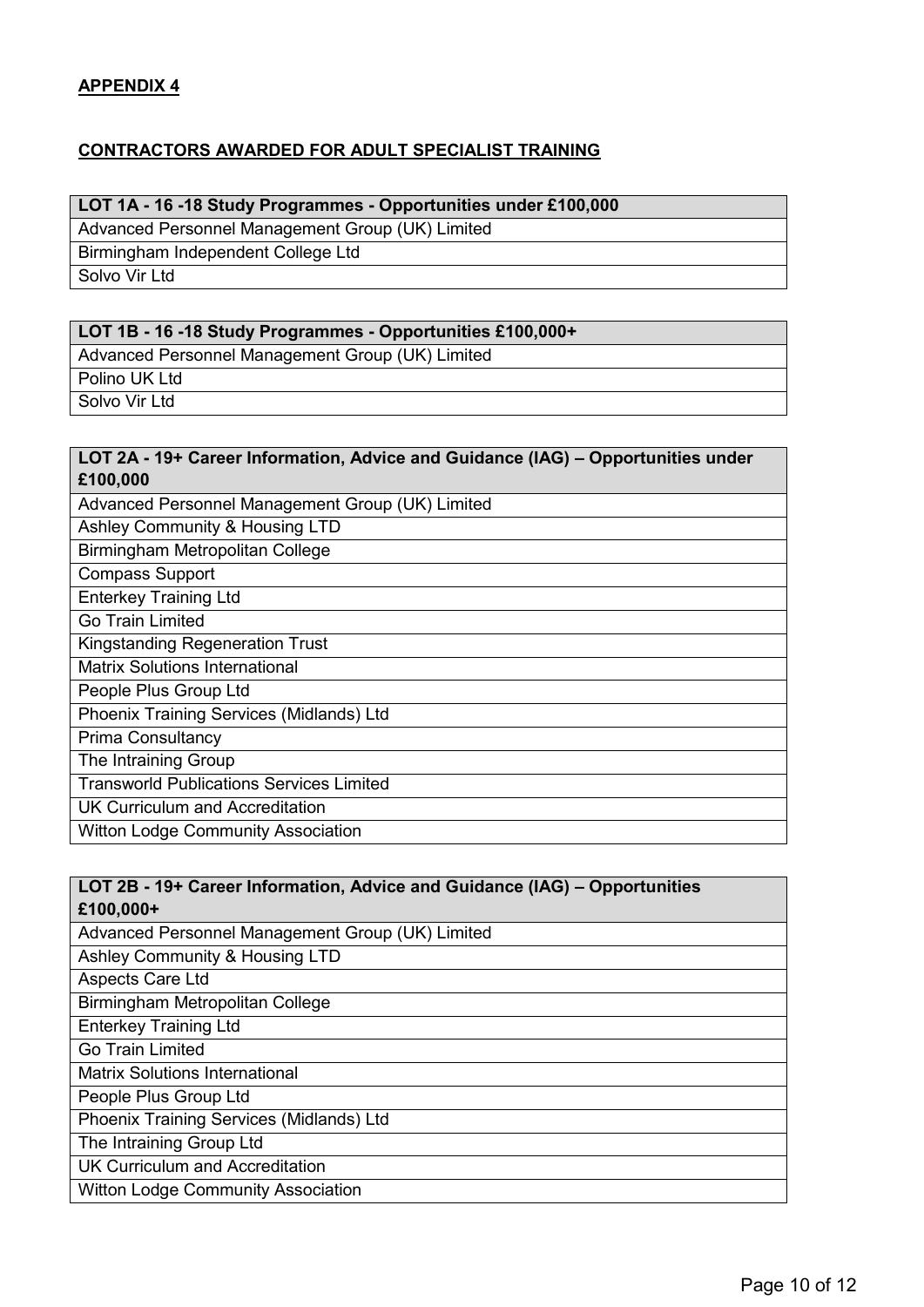#### **Lot 3A -19+ Classroom based provision, including non-regulated provision - Opportunities under £100,000**

| Lot 3B -19+ Classroom based provision, including non-regulated provision -<br>Opportunities £100,000 + |
|--------------------------------------------------------------------------------------------------------|
| Advanced Personnel Management Group (UK) Limited                                                       |
| Ashley Community & Housing LTD                                                                         |
| Aspects Care Ltd                                                                                       |
| Barnardo's                                                                                             |
| Learning into Employment Academy Ltd                                                                   |
| <b>Matrix Solutions International</b>                                                                  |
| Nacro                                                                                                  |
| Pathway First Limited                                                                                  |
| Polino UK Ltd                                                                                          |
| Prima Consultancy                                                                                      |
| Solvo Vir Ltd                                                                                          |
| The Intraining Group Ltd                                                                               |
| FLT Training (Liverpool) Ltd                                                                           |
| UK Curriculum and Accreditation                                                                        |
| <b>Witton Lodge</b>                                                                                    |
| <b>Enterkey Training Ltd</b>                                                                           |
| PeoplePlus Group Ltd                                                                                   |
| Phoenix Training Services (Midlands) Ltd                                                               |
| <b>Go Train Limited</b>                                                                                |
| <b>Vocational Skills Solutions Limited</b>                                                             |